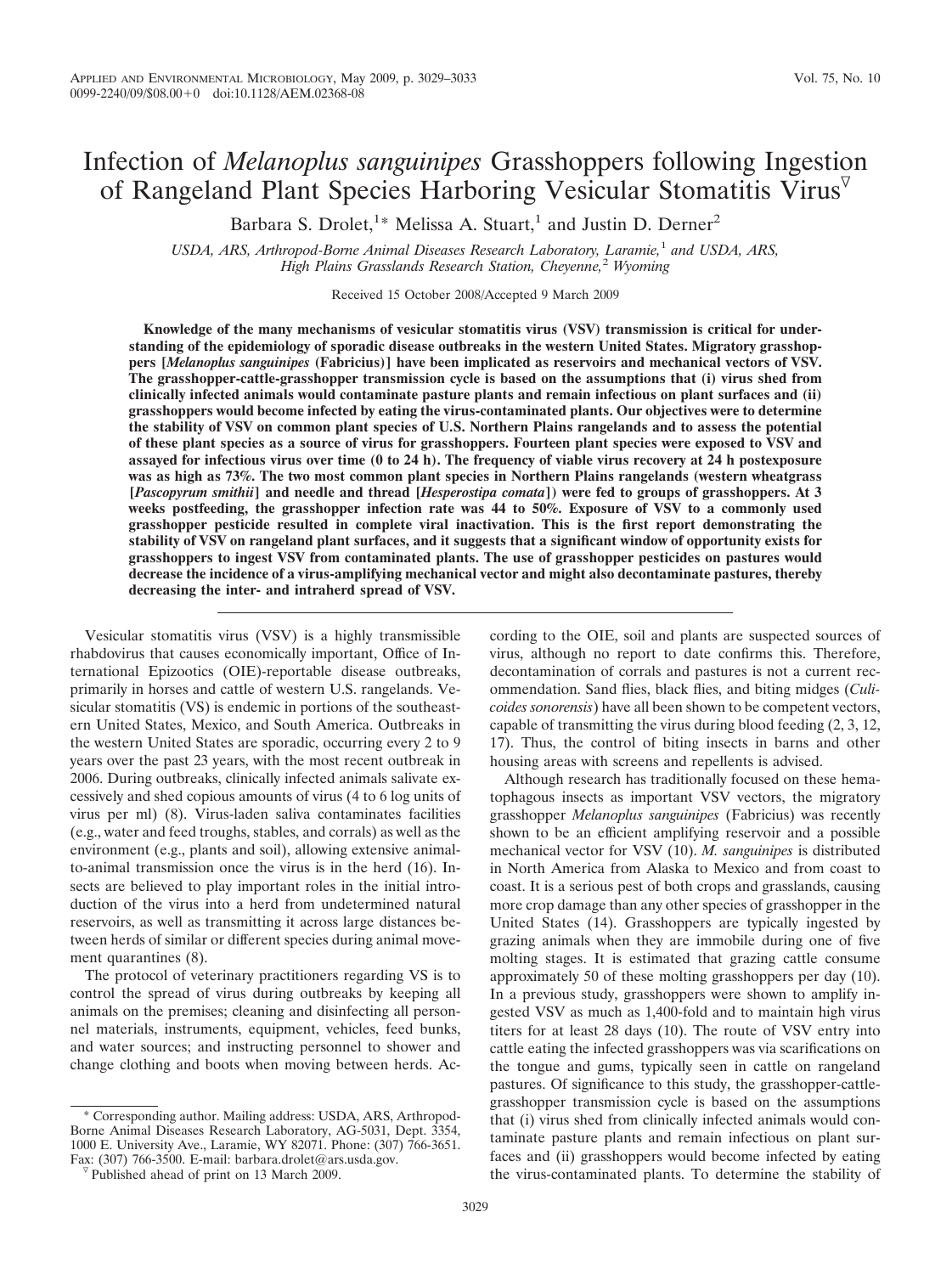VSV on plants and the window of opportunity for grasshoppers to ingest viable VSV from those contaminated plants, we exposed rangeland plant species typically consumed by grasshoppers to VSV and determined the titer of virus over time. Several plant species harbored viable virus as long as 24 h. Grasshoppers were fed virus-contaminated plants, held for 21 days, and tested for virus. Current decontamination practices during VSV outbreaks do not address the viral contamination of pastures or the control of nonhematophagous virus-amplifying insect species such as grasshoppers. To that end, a commonly used no-withdrawal grasshopper pesticide was evaluated for its ability to inactivate VSV. A decontamination/deinfestation approach, as an additional VS control strategy for livestock in pastures, is discussed.

### **MATERIALS AND METHODS**

Plant species. A total of 14 monocot and dicot plant species were obtained as field clippings or were grown in laboratory and/or greenhouse settings. Monocot species were as follows: barley (*Hordeum vulgare*), blue grama (*Bouteloua gracilis*), Kentucky bluegrass (*Poa pratensis*), smooth brome (*Bromus inermis*), prairie junegrass (*Koeleria macrantha*), needleleaf sedge (*Carex duriuscula*), needle and thread (*Hesperostipa comata*), western wheatgrass (*Pascopyrum smithii*), and wheat (*Triticum aestivum*). Kentucky bluegrass and smooth brome are nonnative grasses that have become naturalized species. Barley and wheat are domesticated grasses commonly used as small grain crops. Dicot species were as follows: Dalmatian toadflax (*Linaria dalmatica*), dandelion (*Taraxacum officinale*), fringed sagewort (*Artemisia frigida*), scarlet globemallow (*Sphaeralcea coccinea*), and wild mustard (*Brassica kaber*). Dalmatian toadflax, dandelion, and wild mustard are weedy species in Northern Plains rangelands. All 14 species are known to be consumed by grasshoppers (13) and are prevalent in western U.S. rangelands where sporadic VSV outbreaks occur.

**Cells and virus.** VSV-New Jersey (VSV-NJ) strain Hazelhurst was obtained from the American Type Culture Collection (Manassas, VA) and used throughout this study. For all experiments, virus isolation for the quantitation of infectious virus was performed by a standard plaque assay on African green monkey (Vero) MARU (Middle America Research Unit, Panama) cells (VM cells). Briefly, cells were grown in medium 199 with Earle's salts (M199-E; Sigma, St. Louis, MO) supplemented with antibiotics  $(100 \text{ U/ml penicillin}, 100 \mu\text{g/ml strep}$ tomycin sulfate) and 10% fetal bovine serum and were incubated at 37°C. Following adsorption for 1 h at 37°C, inocula were aspirated and monolayers were overlaid with a 1:1 mixture of  $2 \times M199-E$  (including 20% fetal bovine serum, 200 U/ml penicillin, and 200  $\mu$ g/ml streptomycin sulfate) and 12% methylcellulose. At 48 h, monolayers were fixed and stained with a crystal violet fixative stain (25% formaldehyde, 10% ethanol, 5% acetic acid, 1% crystal violet). Titers were reported as  $log_{10}$  PFU.

**VSV stability in infected cow saliva versus medium for inoculum preparation.** Due to the limited supply of infected cow saliva for use as a plant inoculum, the stability of VSV in saliva versus cell culture medium was examined to determine whether the medium could be used as an equivalent diluent. Infected cow saliva containing 4.7  $log_{10}$  PFU of VSV and M199-E spiked with 4.7  $log_{10}$  PFU of VSV were incubated at room temperature and at 37°C, and titers were determined over time by a standard plaque assay on VM cells as described above. The inoculum titer was based on the titer detected in the saliva of a cow clinically infected by eating VSV-positive grasshoppers (10). A master inoculum was prepared, aliquoted, frozen at  $-80^{\circ}$ C, and used throughout the experiments.

**Application of VSV to plant species.** During two growing seasons, field clippings of plant species were put in small paper sacks and placed in a cooler, without ice, for approximately 2 h. Clippings (40 mg per species) were cut into pieces approximately 1 cm long for ease of handling and subsequent processing in microcentrifuge tubes. Cuttings were first placed in a petri dish, and 1 ml of viral inoculum (4.7  $log_{10}$  PFU) was added. After 3 h, plant tissues were rinsed in the petri dish with sterile water to remove residual inocula and were transferred to a new dish to avoid potentially contaminating residual virus. Plants were then held in lidded dishes at room temperature for 3, 12, or 24 h postexposure (hpe), at which point plant cuttings were frozen at  $-80^{\circ}$ C. Frozen tissues were then placed in microcentrifuge tubes, allowed to thaw at room temperature, and ground with sterile microcentrifuge tube pestles in  $250 \mu l$  of fresh antibiotic/ antimycotic M199-E containing penicillin (200 U/ml), streptomycin (200 µg/ml), gentamicin (100 μg/ml), neomycin (100 μg/ml), and amphotericin B (Fungizone;

5  $\mu$ g/ml). Following centrifugation at 3,000  $\times$  g for 5 min to pellet plant debris,  $200 \mu$ l of the supernatant was used for virus titrations by a standard plaque assay on VM cells as described above. Sterile filter paper was used as an inert cellulose substrate control with exposure and processing methods identical to those described above. The number of replicates was based on the availability of plant species. All plants were tested a minimum of three times on separate days during each field season except for six-weeks fescue, which was available for triplicate testing only during one season.

**Grasshopper exposure to VSV-contaminated plants.** During a third field season, clippings from western wheatgrass and needle and thread were exposed to VSV as before and were held for 24 h. Sixty *Melanoplus sanguinipes* grasshoppers (S. Jaronski, ARS Northern Plains Agricultural Research Laboratory, Sidney, MT) were placed in individual cages with the contaminated plant cuttings (30 grasshoppers/plant species) and allowed 18 h to consume the meal. Positive controls ( $n = 15$ ) were obtained by directly feeding 6  $log_{10}$  PFU of VSV in M199-E to grasshoppers with a P20 Pipetman. Negative controls  $(n = 15)$  were obtained by directly feeding M199-E with a P20 Pipetman.

The four treatment groups (VSV-fed positive controls, medium-fed negative controls, western wheatgrass/VSV-fed grasshoppers, and needle and thread/ VSV-fed grasshoppers) were placed in four large separate cages and maintained for 21 days postfeeding (dpf). Surviving grasshoppers were frozen at  $-80^{\circ}$ C. Each grasshopper was tested for infectious VSV by virus isolation. Briefly, grasshopper exoskeletons were removed using a no. 11 scalpel blade, and viscera were homogenized in 500  $\mu$ l of antibiotic/antimycotic M199-E as described above. Following adsorption of the cleared supernatant on VM monolayers for 1 h at 37°C, inocula were aspirated, and monolayers were rinsed twice with phosphate-buffered saline ( $p\overline{H}$  7.4) and overlaid with M199-E. Cultures were examined by phase-contrast microscopy at 24 and 48 h. Cultures showing cytopathic effects (CPE) were freeze-thawed for RNA extraction (RNAqueous kit; Ambion, Austin, TX). VSV-induced CPE was confirmed by reverse transcriptase PCR (RT-PCR) amplification of the nucleocapsid gene using primer pair VSVN-NJ-475F (GAAACTCCTGGACGGT)–VSVN-NJ-786R (AGTTCGTCTGCGA CTT), which gives a predicted product of 311 bp. PCR products were separated by electrophoresis on a 1% agarose gel and were visualized and photographed under UV light.

Pesticide treatment of VSV. The effect of a commonly used carbaryl-based grasshopper pesticide on VSV survivability was determined. A virus titer equivalent to an entire milliliter of contaminating infected saliva  $(4.7 \log_{10} PFU)$  was added to a range of pesticide dilutions. The pesticide (Sevin XLR Plus; Bayer CropScience, Research Triangle Park, NC) was diluted in water according to the manufacturer's instructions. A 1:2 dilution is the recommended concentration for airplane dispersal, and a 1:41 dilution is the recommended concentration for ground rig application. Dilutions of 1:2, 1:4, 1:8, 1:16, 1:32, 1:41, and 1:64 were tested. Inoculated pesticide dilutions were mixed by vortexing, and the titer of infectious virus was determined by a standard plaque assay on VM cells as described above.

# **RESULTS**

**VSV stability in infected cow saliva versus medium as a diluent.** The limited supply of infected cow saliva for use as a plant inoculum necessitated an alternative diluent. The stability of VSV in saliva versus cell culture medium was examined to determine whether medium could be used as an equivalent diluent. No significant differences were seen in the survivability of VSV after 3 h at room temperature (93.3% versus 93.6%) or at 37°C (91.8% versus 92.5%) in the naturally infected cow saliva compared to spiked M199-E, respectively. Therefore, M199-E was used for plant inoculations.

**Recovery of VSV from plants.** To determine the stability of VSV on plants and the window of opportunity for grasshoppers to ingest viable VSV from those contaminated plants, virus-exposed plant cuttings were tested and infectious virus quantitated by plaque assays. Following the initial inoculum  $(4.7 \log_{10} PFU)$ , the titer of virus was determined at 3, 12, and 24 hpe. At 3 hpe, virus was recovered from all plant species except wild mustard (Fig. 1), with virus titers ranging from 2.18 to 4.44  $log_{10}$  PFU (46.4% to 94.5% of the initial inoculum)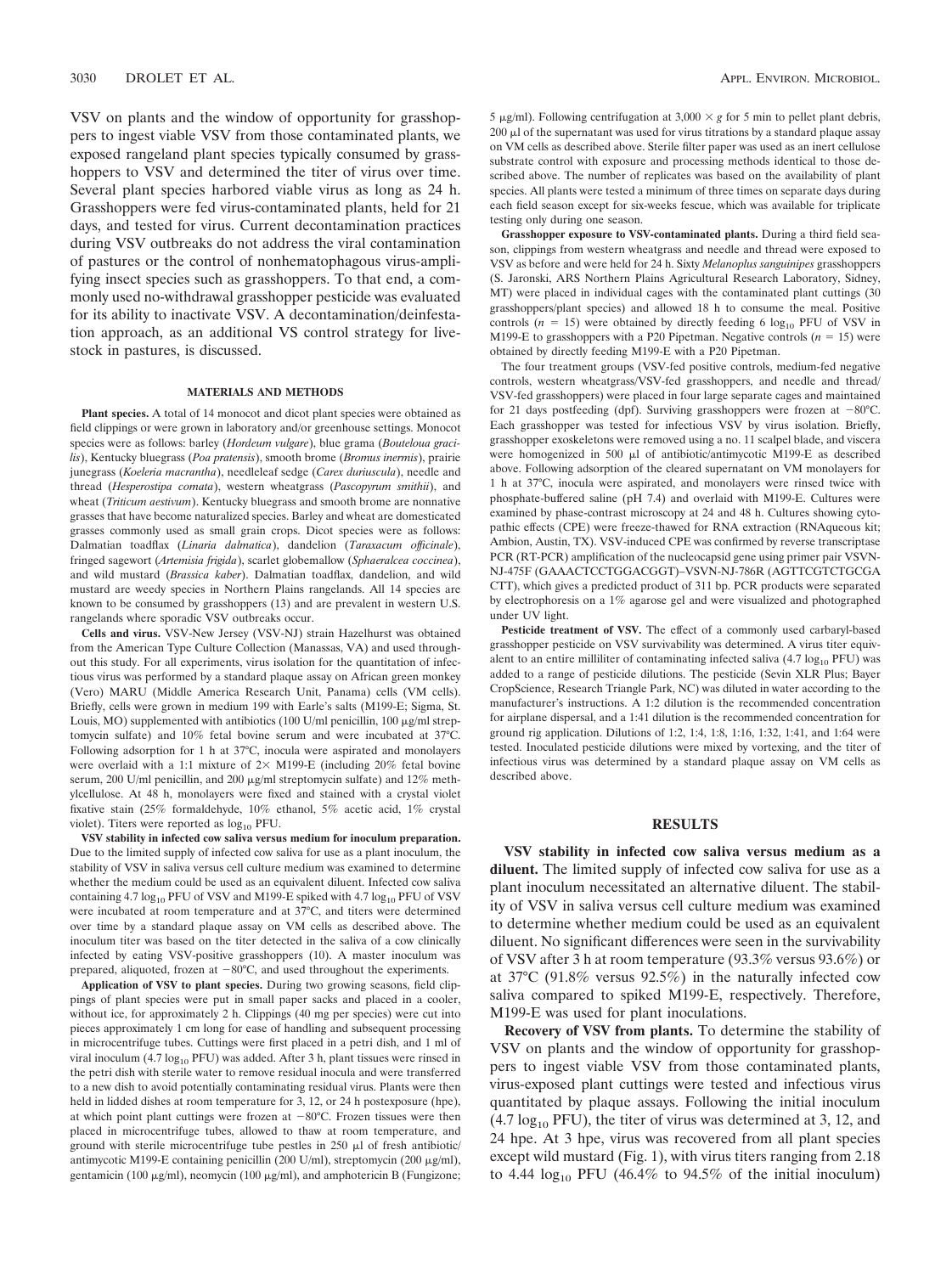

(Table 1). At 12 hpe, virus was recovered from all monocot species except barley, with titers ranging from 2.21 to  $4.45 \log_{10}$ PFU (47% to 94.7% of the initial inoculum). Of the dicot species, virus was recovered only from dandelion and scarlet globemallow, with titers of 3  $log_{10}$  PFU (63.8%) and 2.57  $log_{10}$ PFU (54.7%), respectively. At 24 hpe, virus was recovered from all monocot species except barley, with titers ranging from 1.86 to 3.44  $log_{10}$  PFU (39.6% to 73.2%). No virus was recovered from any dicot species at 24 hpe. No virus was detected on the control filter paper after 1 hpe. No increase in titer was seen in any plant species tested.

**Plant-to-grasshopper transmission.** Two plant species with significant virus survival rates at 24 hpe were chosen for studies of grasshopper infection by ingestion. Infection rates for the four treatment groups (VSV-fed positive controls, medium-fed negative controls, western wheatgrass/VSV-fed grasshoppers, and needle and thread/VSV-fed grasshoppers) were determined by virus isolation at 21 dpf. Infection rates were zero for negative controls, 86% for positive controls, 44% for grasshoppers fed VSV-exposed western wheatgrass, and 50% for grasshoppers fed VSV-exposed needle and thread (Table 2). For all CPE-positive cultures, the presence of VSV was confirmed by RT-PCR (Fig. 2). There were no significant differences in grasshopper survival among the four treatment groups.

**Effect of a grasshopper pesticide on VSV viability.** A commonly used no-withdrawal grasshopper pesticide was evaluated for its ability to inactivate VSV. The range of pesticide dilutions tested included the 1:2 dilution recommended for application by air and the 1:41 dilution recommended for ground application. For the entire range of recommended dilutions (1:2 to 1:41), exposure of VSV to the pesticide resulted in complete inactivation of virus. At the highest dilution tested (1:64),  $0.699 \log_{10}$  PFU VSV was detected (data not shown).

## **DISCUSSION**

Most rhabdoviruses utilize at least two natural hosts, one of which is an insect while the other is a plant or animal  $(5)$ . Vesiculoviruses are known to naturally infect a variety of species from livestock to insects, and experimentally these viruses can infect an extremely wide host range. Additionally, selective pressures and the high rate of diversity among RNA viruses of the same strain allow for expansion to new and ever-changing niches for viral replication, survival, and possibly even hosts (15). Although laboratory transmission studies have been done on several suspected VSV vectors, it is probably unrealistic to expect a clear definition of a single arthropod vector for a virus that so readily replicates in a variety of insect species. It is

TABLE 1. Titers of virus recovered from rangeland plant species at 3, 12, and 24 hpe

| Common name         | Scientific name      | VSV inoculum recovery ( $log_{10}$ PFU [% of total inoculum]) at: |                 |            |
|---------------------|----------------------|-------------------------------------------------------------------|-----------------|------------|
|                     |                      | 3 <sub>h</sub>                                                    | 12 <sub>h</sub> | 24 h       |
| Barley              | Hordeum vulgare      | 2.18(46.4)                                                        | 0.00(0)         | 0.00(0)    |
| Blue grama          | Bouteloua gracilis   | 4.11(87.4)                                                        | 4.09(87.0)      | 3.41(72.6) |
| Kentucky bluegrass  | Poa pratensis        | 2.29(48.7)                                                        | 2.21(47.0)      | 1.86(39.6) |
| Smooth brome        | Bromus inermis       | 4.13(87.9)                                                        | 3.92(83.4)      | 3.18(67.7) |
| Prairie junegrass   | Koeleria macrantha   | 3.86(82.1)                                                        | 3.65(77.7)      | 3.44(73.2) |
| Needleleaf sedge    | Carex duriuscula     | 4.25(90.4)                                                        | 3.85(81.9)      | 3.28(69.8) |
| Needle and thread   | Hesperostipa comata  | 4.44(94.5)                                                        | 4.45(94.7)      | 3.35(71.3) |
| Western wheatgrass  | Pascopyrum smithii   | 4.31(91.7)                                                        | 4.09(87.0)      | 3.35(71.3) |
| Wheat               | Triticum aestivum    | 2.98(63.4)                                                        | 2.80(59.6)      | 2.18(46.4) |
| Dalmatian toadflax  | Linaria dalmatica    | 3.40(72.3)                                                        | 0.00(0)         | 0.00(0)    |
| Dandelion           | Taraxacum officinale | 3.18(67.7)                                                        | 3.00(63.8)      | 0.00(0)    |
| Fringed sagewort    | Artemisia frigida    | 2.18(46.4)                                                        | 0.00(0)         | 0.00(0)    |
| Scarlet globemallow | Sphaeralcea coccinea | 3.31(70.4)                                                        | 2.57(54.7)      | 0.00(0)    |
| Wild mustard        | Brassica kaber       | 0.00(0)                                                           | 0.00(0)         | 0.00(0)    |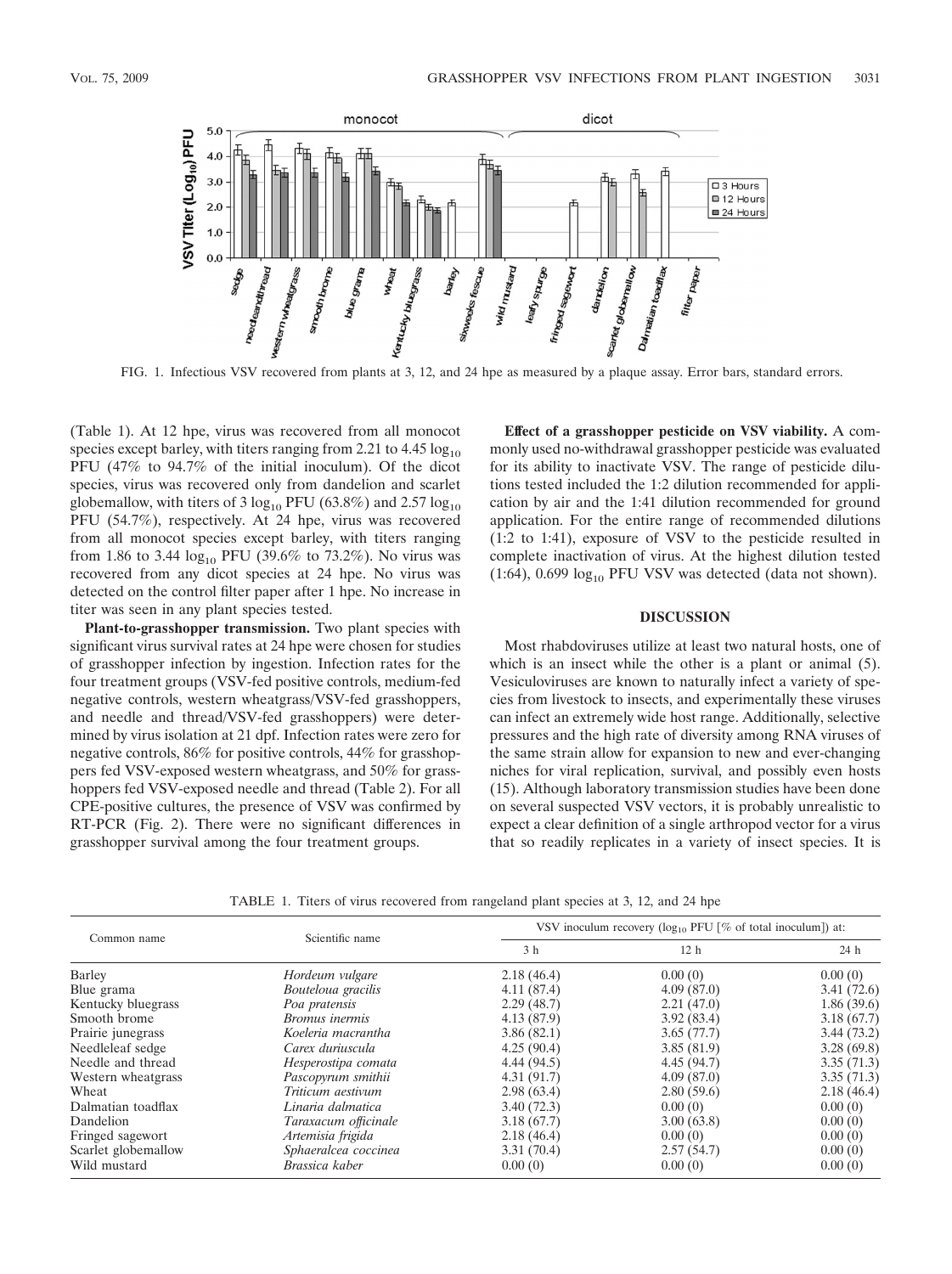TABLE 2. Infectivity of grasshoppers tested by virus isolation and RT-PCR

|                        | Proportion <sup><i>a</i></sup> of grasshoppers: |                                  |                                                                                           |  |
|------------------------|-------------------------------------------------|----------------------------------|-------------------------------------------------------------------------------------------|--|
| Treatment group        | Surviving at<br>$21$ dpf                        | $VSV^+$ by $VI^b$<br>at $21$ dpf | For which the<br>presence of<br>$VSV$ in $CPE+$<br>cultures was<br>confirmed by<br>RT-PCR |  |
| Negative control       | 8/15(53)                                        | 0/8(0)                           | 0/8(0)                                                                                    |  |
| Positive control       | 7/15(47)                                        | 6/7(86)                          | 6/6(100)                                                                                  |  |
| Western wheatgrass/VSV | 18/30(60)                                       | 8/18(44)                         | 8/8(100)                                                                                  |  |
| Needle and thread/VSV  | 16/30(53)                                       | 8/16(50)                         | 8/8(100)                                                                                  |  |

*<sup>a</sup>* Given as the number of grasshoppers with the indicated characteristic/the total number of grasshoppers in the group (percentage). *<sup>b</sup>* VI, virus isolation assay.

possible that in nature, VSV exploits both hematophagous and herbivorous vector transmission mechanisms.

VSV has been shown to replicate in a variety of hematophagous insects (2, 3, 9, 11, 17), as well as in two nonhematophagous insects: leafhoppers (7) and grasshoppers (10). Although most of these insects do not travel distances great enough to explain the typical pattern of VSV spread to new and distant areas during outbreaks, the migratory grasshopper *M. sanguinipes* is an exception. Adult grasshoppers of this species have been reported to travel 48 km per day, as far as 925 km during their migration (14), and geospatial correlations of dates and locations of VS outbreaks and grasshopper infestations have been observed (10). No differences were seen in the behavior of infected versus uninfected grasshoppers, including general walking/hopping activity, feeding, mating, egg laying, or survival. This suggests that other behaviors, such as migration, may not be affected by VSV infection. The route of infection for herbivorous insects such as grasshoppers is likely the ingestion of virus-contaminated plants. It is understood that the excessive saliva of clinically infected animals contains copious amounts of virus, which contaminates not only the physical facilities of corrals, including feed and water troughs, but also plants and soil. It is likely that VSV in infected saliva is associated with sloughed cells and is therefore protected from the enzymatic activity of the saliva. Because the supply of infected saliva was limited, and spiking uninfected saliva (no cellular material) resulted in poor virus survival (data not shown), medium was used as the VSV diluent for plant exposure. Although quantitation of the volume of adherent material for either substrate was not possible due to the small volumes on plant surfaces, it is likely that the viscous nature of the saliva would increase drying times and therefore increase virus survival rates. Although the OIE states that plants and soil are believed to be sources of virus during outbreaks, to date there is no recommended practice for decontaminating those sources. There are no reports demonstrating the survivability of VSV in natural outside environments because the biosafety restrictions on working with this virus outside biosafety level 2 laboratories preclude field testing. Inactivation of VSV by direct exposure to an artificial source of UV radiation has been reported; the virus was placed in tissue culture dishes 10 cm from the UV light source and exposed to radiation at a wavelength of 254 nm and a dose rate of 85 ergs/mm<sup>2</sup>/s (18). However, there are no reports on what dose of UV irradiation from natural sunlight is required to inactivate VSV or on the level of penetration of sunlight into rangeland pastures of various densities. Most likely, gravity plays an important role in increasing the distribution of virus-contaminated saliva closer to the ground relative to that at the more UV exposed tops of plants, and many grasshoppers are geophilous, dwelling and feeding on or near the ground (13).

In this study we were able to show that many plant species are capable of harboring viable VSV for extended periods, even if the inoculum is in contact with the plants for only a few hours. Although no virus replication was observed in any of the plants tested, the survival of virus at 24 hpe (40 to 73%) on several plant species common to rangelands would provide a significant window of opportunity for grasshoppers to ingest infectious virus in contaminated pastures during VSV outbreaks. The number of monocot species harboring infectious virus at 12 and 24 hpe, compared to that of dicot species, may reflect host range limitations (4) and differences in plant anatomy. The monocot species used in this study have narrow leaves with large parallel veins and are mostly glabrous or have only a small number of hairs. The exception to the monocot-VSV survival trend is barley, which is known to have a complex wax layer on its surface (19). The poor recovery of virus from barley, compared to that for the rest of the monocots, may reflect the hydrophobicity of its waxy surface. The dicot species have broad leaves, net venation, and either large amounts of hair (e.g., scarlet globemallow, fringed sagewort) or waxy cuticles (e.g., dalmation toadflax), which may repel the viral inoculum. We draw the inference that the amount of VSV that can use leaf material as a suitable surface host is reduced with dicot species. The rapid decline of viable virus on filter paper is likely attributable to the rate of drying compared to that on plant surfaces.

One of the most commonly used carbaryl-based pesticides for grasshoppers is Sevin XLR Plus (Bayer CropScience). A 1:2 dilution of this pesticide in water is recommended for application by air, and a dilution of 1:41 is recommended for ground rig application. This "no-withdrawal" chemical pesticide is used without removal of livestock from pastures during its application. It is predicted that 90% of grasshoppers are killed within 3 days following application. For all but the highest dilution tested, exposure of VSV to the pesticide resulted in complete inactivation of virus. Mixing of virus inocula with pesticide dilutions represents optimum pesticide coverage on the maximum virus titer (per milliliter of saliva) one might



FIG. 2. Confirmation by RT-PCR of the presence of VSV in CPEpositive virus isolation cultures of grasshoppers. Lanes: MW, PCR molecular weight markers (Bio-Rad); 1 to 5, grasshopper cultures showing CPE; 6, negative-control grasshopper sample; 7, positivecontrol grasshopper sample.